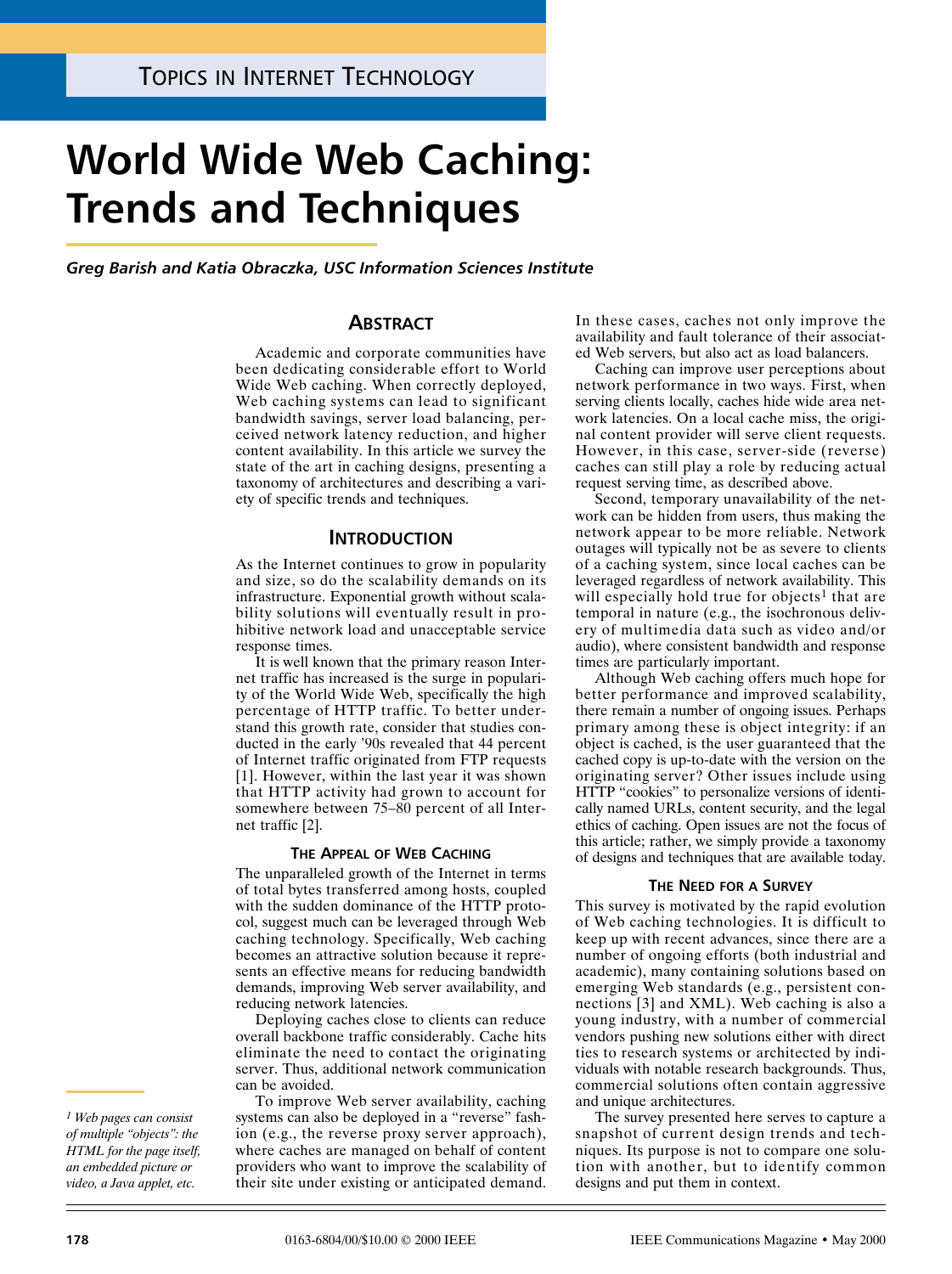

■ **Figure 1.** *a*) *Standalone, b) router-transparent, and c) switch-transparent proxy caching.* 

#### **OUTLINE**

This article is organized as follows. The next section describes several distinct Web caching architectures. We summarize various cache deployment options; some deployments go hand in hand with the caching system architecture, whereas some architectures allow for a variety of deployment options. We also focus on common design techniques found in many existing architectures. In Appendix A, we briefly discuss the difficulty in identifying metrics of cache effectiveness and specifically address recent work on benchmarking tools. Finally, in Appendix B, we elaborate on related networking components that can augment existing cache deployment strategies to improve scalability.

## **CACHING ARCHITECTURES**

#### **PROXY CACHING**

A proxy cache server intercepts HTTP requests from clients, and if it finds the requested object in its cache, it returns the object to the user. If the object is not found, the cache goes to the object's home server, the originating server, on behalf of the user, gets the object, possibly deposits it in its cache, and finally returns the object to the user.

Proxy caches are usually deployed at the edges of a network (i.e., at company or institutional gateway or firewall hosts) so that they can serve a large number of internal users. The use of proxy caches typically results in wide-area bandwidth savings, improved response time, and increased availability of static Web-based data and objects.

Standalone proxy configuration is shown in Fig. 1a. Notice that one disadvantage to this design is that the cache represents a single point of failure in the network. When the cache is unavailable, the network also appears unavailable to users. Also, this approach requires that all user Web browsers be manually configured to use the appropriate proxy cache. Subsequently, if the server is unavailable (due to a-long term outage or another administrative reason), all users must reconfigure their browsers in order to use a different cache.

Browser auto-configuration is a recent trend that may alleviate this problem. The Internet Engineering Task Force (IETF) recently reviewed a proposal for a Web Proxy Auto-Discovery Protocol (WPAD),<sup>2</sup> a means of locating nearby proxy caches. WPAD relies on resource discovery mechanisms, including domain name service (DNS) records and Dynamic Host Configuration Protocol (DHCP), to locate an automatic proxy configuration (APC) file.

A final issue related to the standalone approach has to do with scalability. As demand rises, one cache must continue to handle all requests. There is no way to dynamically add more caches when needed, as is possible with transparent proxy caching.

*Reverse Proxy Caching* — An interesting twist to the proxy cache approach is the notion of reverse proxy caching, in which caches are deployed near the origin of the content instead of near clients. This is an attractive solution for servers that expect a high number of requests and want to ensure a high level of quality of service. Reverse proxy caching is also a useful mechanism when supporting Web hosting farms (virtual domains mapped to a single physical site), an increasingly common service for many Internet service providers (ISPs).

Note that reverse proxy caching is totally independent of client-side proxy caching. In fact, they may coexist and collectively improve overall performance.

*Transparent Caching* — Transparent proxy caching eliminates one of the big drawbacks of the proxy server approach: the requirement to configure Web browsers. Transparent caches work by intercepting HTTP requests and redirecting them to Web cache servers or cache clusters. This style of caching establishes a point at which different kinds of administrative control are possible; for example, deciding how to load balance requests across multiple caches.

The strength of transparent caching is also its main weakness: it violates the end-to-end argument by not maintaining constant endpoints of the connection. This is a problem when an application requires that state be maintained throughout successive requests or during a logical request involving multiple objects.

The filtering of HTTP requests from all outbound Internet traffic adds additional latency. For example, caches deployed in conjunction with layer 4 (L4) switches rely on the fact that these switches intercept TCP traffic directed at port 80 and send all other traffic directly to the WAN router.

There are two ways to deploy transparent proxy caching: at the switch level and at the router level. Router-based transparent proxy caching (Fig. 1b) uses policy-based routing to direct requests to the appropriate cache(s). For example, requests from certain clients can be associated with a particular cache.

*<sup>2</sup> http://search.ietf.org/ internet-drafts/draft-ietfwrec-wpad-01.txt*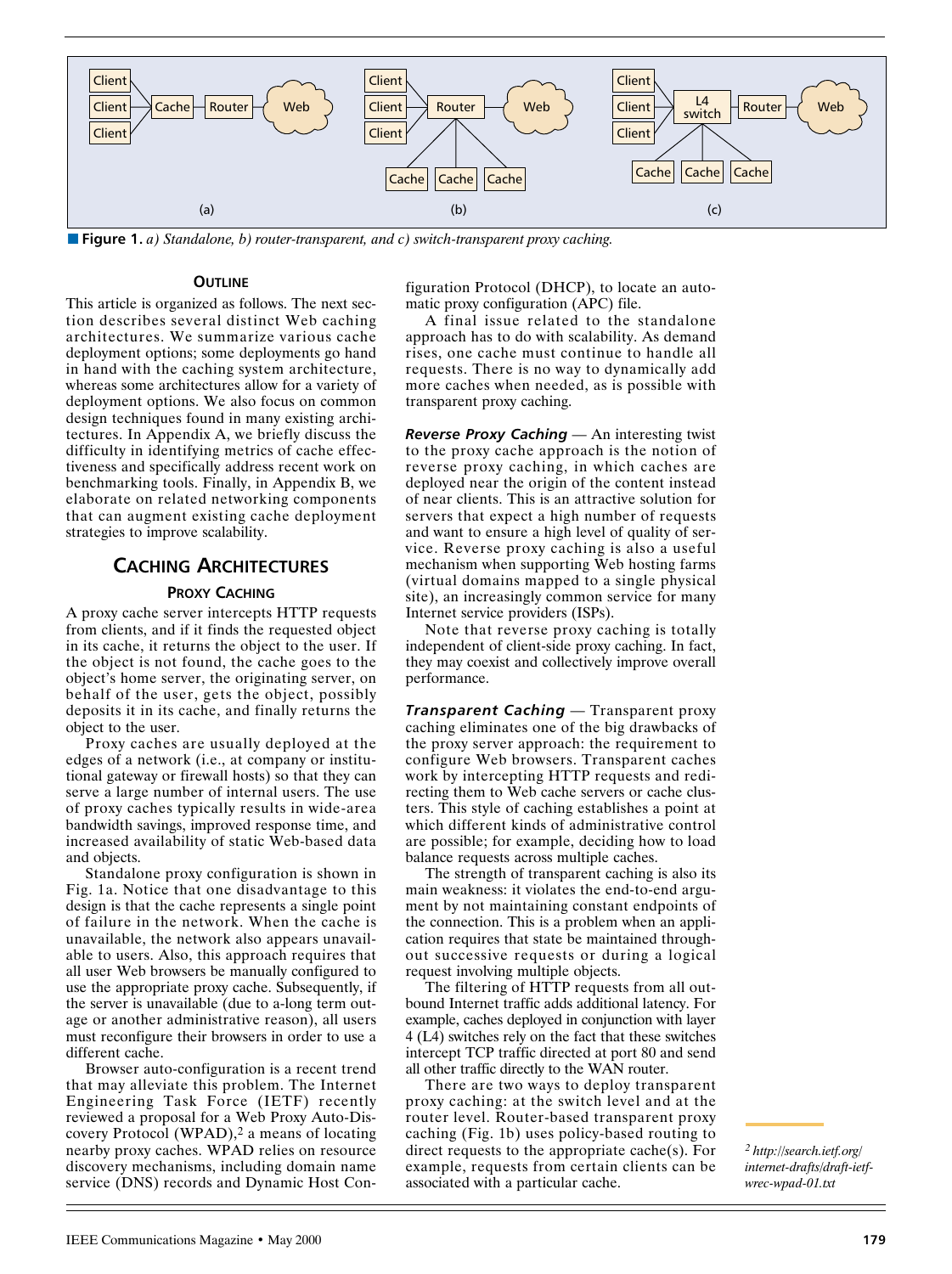*Adaptive Web caching views the caching problem as one of optimizing global data dissemination. A key problem adaptive caching targets is the "hot spot" phenomenon, where various, short-lived Internet content can, overnight, become massively popular and in high demand.*

In switch-based transparent proxy caching (Fig. 1c), the switch acts as a dedicated load balancer. This approach is attractive because it reduces the overhead normally incurred by policy-based routing. Although it adds extra cost to the deployment, switches are generally less expensive than routers.

Using L4 switches for transparent caching is an example of how other network components play a role in the effectiveness of a Web caching solution. For transparent caching, these switches provide a form of local load balancing. There are other switches and solutions for local load balancing as well as solutions for global load balancing. The use of related network components for this purpose is covered further in Appendix B.

### **ADAPTIVE WEB CACHING**

Adaptive Web caching [4] views the caching problem as one of optimizing global data dissemination. A key problem adaptive caching targets is the "hot spot" phenomenon, where various short-lived Internet content can, overnight, become massively popular and in high demand.

Adaptive caching consists of multiple distributed caches which dynamically join and leave cache groups (referred to as *cache meshes*) based on content demand. Adaptivity and the selforganizing property of meshes are a response to those scenarios where demand for objects gradually evolves and those where demand spikes, or is otherwise unpredictably high or low.

Adaptive caching uses the Cache Group Management Protocol (CGMP) and Content Routing Protocol (CRP). CGMP specifies how meshes are formed, and how individual caches join and leave those meshes. In general, caches are organized into overlapping multicast groups which use voting and feedback techniques to estimate the usefulness of admitting or excluding members from that group. The ongoing negotiation of mesh formation and membership results in a virtual topology.

CRP is used to locate cached content from within the existing meshes. It can be said that CRP is a more deterministic form of hierarchical caching, which takes advantage of the overlapping nature of the meshes as a means of propagating object queries between groups, as well as propagating popular objects throughout the mesh. This technique relies on multicast communication between cache group members and makes use of URL tables to intelligently determine to which overlapping meshes requests should be forwarded.

One of the key assumptions of the adaptive caching approach is that the deployment of cache clusters across administrative boundaries is not an issue. If the virtual topologies are to be most flexible and have the highest chance of optimizing content access, administrative boundaries must be relaxed so that groups form naturally at proper points in the network.

#### **PUSH CACHING**

As described in [5], the key idea behind push caching is to keep cached data close to the clients requesting that information. Data is dynamically mirrored as the originating server identifies where requests originate. For example, if traffic to a west coast site started to rise because of increasing requests from the east coast (typical of what happens on weekdays at 9 a.m. EST), the west coast site would respond by initiating an east coast based cache.

As with adaptive caching, one main assumption of push caching is the ability to launch caches that may cross administrative boundaries. However, push caching is targeted mostly at content providers, which will most likely control the potential sites at which the caches could be deployed. Unlike adaptive caching, it does not attempt to provide a general solution for improving content access for all types of content from all providers.

One study [6] found that well-constructed push-based algorithms can lead to speedups of between 1.27 and 2.43 as compared to traditional cache hierarchies. This study also notes the general dilemma that push caching encounters: forwarding local copies of objects incurs costs (storage, transmission), while overall performance and scalability are only seen as improved if those objects are indeed accessed.

#### **ACTIVE CACHING**

The WisWeb project at the University of Wisconsin explored how caching can be applied to dynamic documents [7]. Their motivation is that the increasing amount of personalized content makes caching such information difficult and not practical with current proxy designs.

Indeed, a recent study [8] of a large ISP trace revealed that over 30 percent of client HTTP requests contained cookies, which are HTTP header elements typically indicating that a request be personalized. As Web servers become more sophisticated and customizable, and as one-to-one marketing e-commerce strategies proliferate the Internet, the level of personalization is anticipated to rise.

Active caching uses applets, located in the cache, to customize objects that could otherwise not be cached. When a request for personalized content is first issued, the originating server provides the objects and any associated cache applets. When subsequent requests are made for that same content, the cache applets perform functions locally (at the cache) which would otherwise (more expensively) be performed at the originating server. Thus, applets enable customization while retaining the benefits of caching.

# **CACHE DEPLOYMENT OPTIONS**

There are three main cache deployment choices: near the content consumer (consumer-oriented), near the content provider (provider-oriented), and at strategic points in the network, based on user access patterns and network topology. Below we discuss each option's advantages and disadvantages.

Positioning caches near the client, as in proxy caching (including transparent proxy caching), has the advantage of leveraging one or more caches to a user community. If those users tend to access the same kind of content, this placement strategy improves response time by being able to serve requests locally.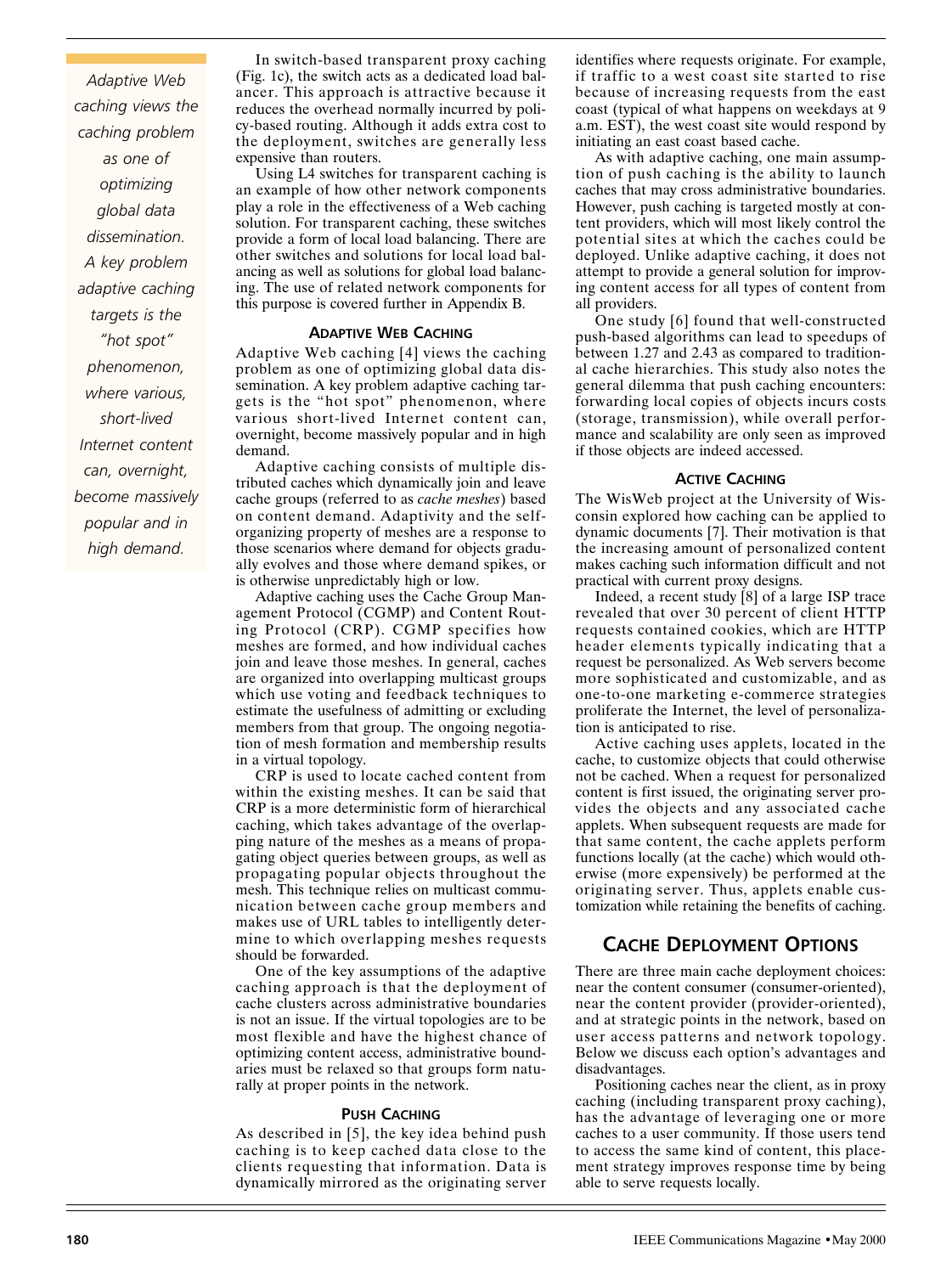Caches positioned near or maintained by the content provider, on the other hand, as in reverse proxy and push caching, improve access to a logical set of content. This type of cache deployment can be critical to delay-sensitive content such as audio or video. Positioning caches near or on behalf of the content provider allows the provider to improve the scalability and availability of content, but is obviously only useful for that specific provider. Any other content provider must do the same thing.

Of course, there are compromises between provider-oriented and consumer-oriented cache deployments. For example, resource sharing and security constraints permitting, it may be possible for multiple corporations to share the same client-side caches through a common ISP. Also, one can envision media hubs such as Broadcast.com providing content-based caching on behalf of the actual media providers. Finally, the use of both consumer-oriented and provideroriented caching techniques is perhaps the most powerful and effective approach, since it combines the advantages of both while lowering the disadvantages of each.

The last approach, dynamic deployment of caches at network choke points, is a strategy embraced by the adaptive caching approach. Although it would seem to provide the most flexible type of cache coverage, it is still a work in progress and, to the best of the authors' knowledge, there have not been any performance studies demonstrating its benefits. The dynamic deployment technique also raises important questions about the administrative control of these caches, such as what impact network boundaries would have on cache mesh formation.

Finally, a discussion about cache deployment would not be complete without noting the capabilities of browsers to do caching on a per-user basis using the local file system. Obviously, while browser caching is useful for a given user, it does not aid in the global reduction of bandwidth or decline in average network latency for common Web objects.

# **DESIGN TECHNIQUES**

In addition to object hit rate, caching systems are generally evaluated according to three metrics: speed, scalability, and reliability. There are a variety of design techniques on which many commercial and academic systems rely in order to improve performance in these respects.

#### **HIERARCHICAL CACHING**

Hierarchical caching was pioneered in the Harvest Cache [9]. The basic idea is to have a series of caches hierarchically arranged in a tree-like structure and to allow those caches to leverage from each other when an object request arrives and the receiving cache does not have that object.

Usually, in hierarchical designs child caches can query parent caches and children can query each other, but parents never query children. This promotes an architecture where information gradually filters down to the leaves of the hierarchy. In a sense, the adaptive caching approach also uses cache hierarchies (in the form of cache groups) to diffuse information

from dynamic hot spots to the outlying cache clusters, but these hierarchies are peer-based: the parent/child relationships are established per information object. Thus, in one case a cache group might act as a parent for a set of information object X, but also as a child (or intermediary) node for information object Y.

With hierarchical caches, it has been observed that parent nodes can become heavily swamped during child query processing. Commercial caches such as Network Appliances NetCache employ clustering to avoid this swamping effect.

#### **INTERCACHE COMMUNICATION**

Web caching systems tend to be composed of multiple distributed caches to improve system scalability and availability, or to leverage physical locality. In terms of scalability and availability, the existence of multiple distributed caches permits a system to deal with a high degree of concurrent client requests as well as survive the failure of some caches during normal operation. In terms of physical locality, assuming that bandwidth is constant, simply having caches closer in proximity to certain groups of users may be an effective way to reduce average network latencies, since there is often a correlation between the location of a user and the objects requested.

Regardless of why a logical cache system is composed of multiple distributed caches, it is often desirable to allow these caches to query each other. Distributing objects among caches also allows load balancing, and permitting subsequent intercache communication allows the overall logical system to efficiently resolve requests internally.

There are five well-known protocols [10] for intercache communication: ICP, cache digests, CRP, CARP, and WCCP. Among these, ICP has the longest history and is the most mature. It evolved from the cache communication in Harvest and was explored in more detail within Squid. With ICP, caches issue queries to other caches to determine the best location from which to retrieve the requested object. The ICP model consists of a request-reply paradigm, and is commonly implemented with unicast over UDP.

Although it was mentioned earlier that multiple distributed caches can improve scalability, they can also impede it, as ICP later revealed. One issue was raised by [11], which identified desirable limits to the depth of the cache hierarchy. For example, trees deeper than four levels provided noticeable delays. Another scalability concern was the number of ICP messages that could be generated as the number of cache peers increased. As noted in [12], there is a direct relationship between the number of peer caches and the number of ICP messages sent.

That same study of ICP also raised the issue of multicast, which is a key enabling technology of the adaptive caching design. Its CRP protocol uses multicast to query cache meshes. Overlapping nodes are used to forward unresolved queries to other meshes in the topology. To optimize the path of meshes to query, adaptive caching uses CRP to determine the likely direction of origin for the content. Although multicast was a proposed solution suggested for use with ICP when querying peer caches, the scala-

*In addition to object hit rate, caching systems are generally evaluated according to three metrics: speed, scalability, and reliability. There are a variety of design techniques on which many commercial and academic systems rely in order to improve performance in these respects.*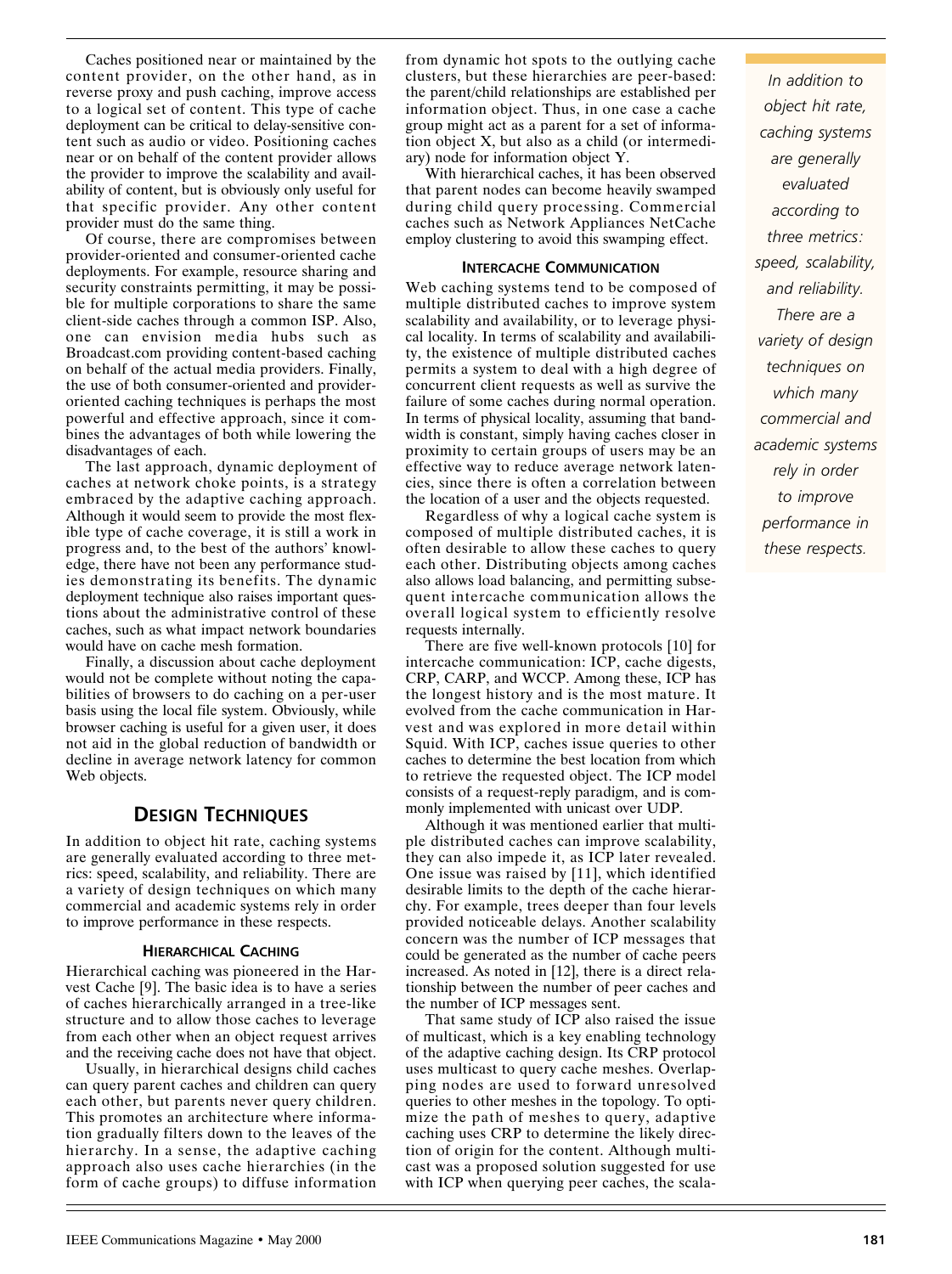*Hash-based routing is used to perform load balancing in cache clusters. It uses a hash function to map a key, such as the URL or domain name of originating server, to a cache within a cluster. Good hash functions are critical in partitioning workload evenly among caches or clusters of caches.*

*<sup>3</sup> http://www.cisco.com/ univercd/cc/td/doc/pcat/2 06.htm*

*<sup>4</sup> http://www.microsoft. com/Proxy/Guide/carpwp.asp*

*<sup>5</sup> CacheFlow, Cisco, InfoLibria, Network Appliance, and Novell.* bility implications of this approach are still unclear.

Another technique related to cache-to-cache communication is the notion of cache digests, such as those implemented by Squid [12] and the Summary Cache [13]. Digests can be used to reduce intercache communication by summarizing the objects contained in peer caches. Thus, request forwarding can be more intelligent and more efficient. This approach is similar to the use of URL routing tables in adaptive caching as a more intelligent way to forward requests.

Finally, there are two other proprietary protocols: Cisco's WCCP and Microsoft's CARP method. When used with devices such as the Cisco Cache Engine,3 WCCP enables HTTP traffic to be transparently redirected to the Cache Engine from network routers. WCCP has gradually been integrated into Cisco's Internet Operating System (IOS) which Cisco ships with its routers. Recently, Cisco announced it was licensing WCCP to vendors such as Network Appliance and Inktomi.

In contrast to ICP-based approaches, where caches can communicate with each other to locate requested content, Microsoft's CARP4 is deterministic: it uses a hashing scheme to identify which proxy has the requested information. When a request comes in from a client, a proxy evaluates the hash of the requested URL with the name of the proxies it knows about, and the one with the highest value is realized to be the owner of that content.

The CARP hash-routing scheme is proposed as a means of avoiding the overhead and scalability issues associated with intercache communication. In that sense it is very similar to the CRP protocol used by the adaptive caching project, as well as the cache digest approach championed by both Summary Cache and Squid-2. All of these efforts attempt to reduce intercache communication.

#### **HASH-BASED REQUEST ROUTING**

Hash-based routing [14] is used to perform load balancing in cache clusters. It uses a hash function to map a key, such as the URL or domain name of the originating server, to a cache within a cluster. Good hash functions are critical for partitioning workload evenly among caches or clusters of caches. For example, NetCache uses MD5-indexed URL hash routing to access clusters of peer child caches that do not have overlapping URLs.

Since hashing can be used as the basis for cache selection during object retrieval, hash-based routing is seen as an intercache communication solution. Its use can reduce (or eliminate) the need for caches to query each other. For example, in the Microsoft CARP method, caches never query each other. Instead, requests are made to caches as a function of the hashing the URL key.

There are also scenarios in which hash-based routing is used only to point the caller in the direction of the content. This can be the case for very large caching infrastructures, such as the type described by the adaptive caching project. When locating remote content, hash-based routing can be used as a means to point the local cache in the direction of other caches (or cache meshes) which either have the object or can get it (from other caches or the originating server).

#### **OPTIMIZED DISK I/O**

Many systems, especially commercial ones, have spent substantial time tuning their disk I/O, treating the object cache as one does a high-performance database. NetCache and Novell's Internet Caching System (ICS), for example, use either application programming interfaces (APIs) provided by their own custom microkernel or low-overhead APIs provided by the host operating system.

Other disk I/O optimizations include improving the spatial locality of objects and using inmemory data structures to avoid disk I/O altogether, as in [15]. The former technique leverages knowledge about logically related content in order to determine where on the disk to place that content. In-memory data structures (i.e., hash tables) can be used to quickly determine if an object has been cached; if querying these data structures finds that the object has indeed been cached, disk operations can begin to actually locate the object (if not already in RAM). Otherwise, disk access can be avoided altogether and the object fetched from the originating server. Thus, these data structures summarize the contents of a cache so that, when possible, costly I/O operations can be avoided.

#### **MICROKERNEL OPERATING SYSTEMS**

Microkernel architectures have emerged as a technique for optimizing cache performance, specifically in terms of improving resource allocation, task execution, and disk access and transfer times. The general motivation for microkernelbased approaches has been that general-purpose operating systems, such as UNIX and Windows NT, are not suitable for the specialized needs of optimized Web caching. These general-purpose operating systems handle resources such as processes and file handles in a cooperative way, whereas caching systems have specific needs related to how these resources are managed.

At least five notable vendors<sup>5</sup> have embraced microkernel architectures, and their systems share a number of common features. In some, caches are modeled as finite state machines. They are event-driven, allowing them to scale better than the thread-based approaches commonly used for deployment on general-purpose operating systems. Microkernels can also optimize access to disk resources by increasing the number of file handles for each process as well as creating very fast APIs for disk hardware access.

#### **CONTENT PREFETCHING**

Prefetching refers to the retrieving of data from remote servers in anticipation of client requests. Prefetching can be classified as local-based or server-hint-based [16]. The former relies on data such as reference patterns to choose what to prefetch next. The latter uses data accumulated by the server, such as historical information about objects frequently requested by other clients. One disadvantage of the server-hint approach is that integration between client and server is more complicated, since there needs to be some coordination related to the communication of the hints from the server to the client. Also, as noted by [7], there are three distinct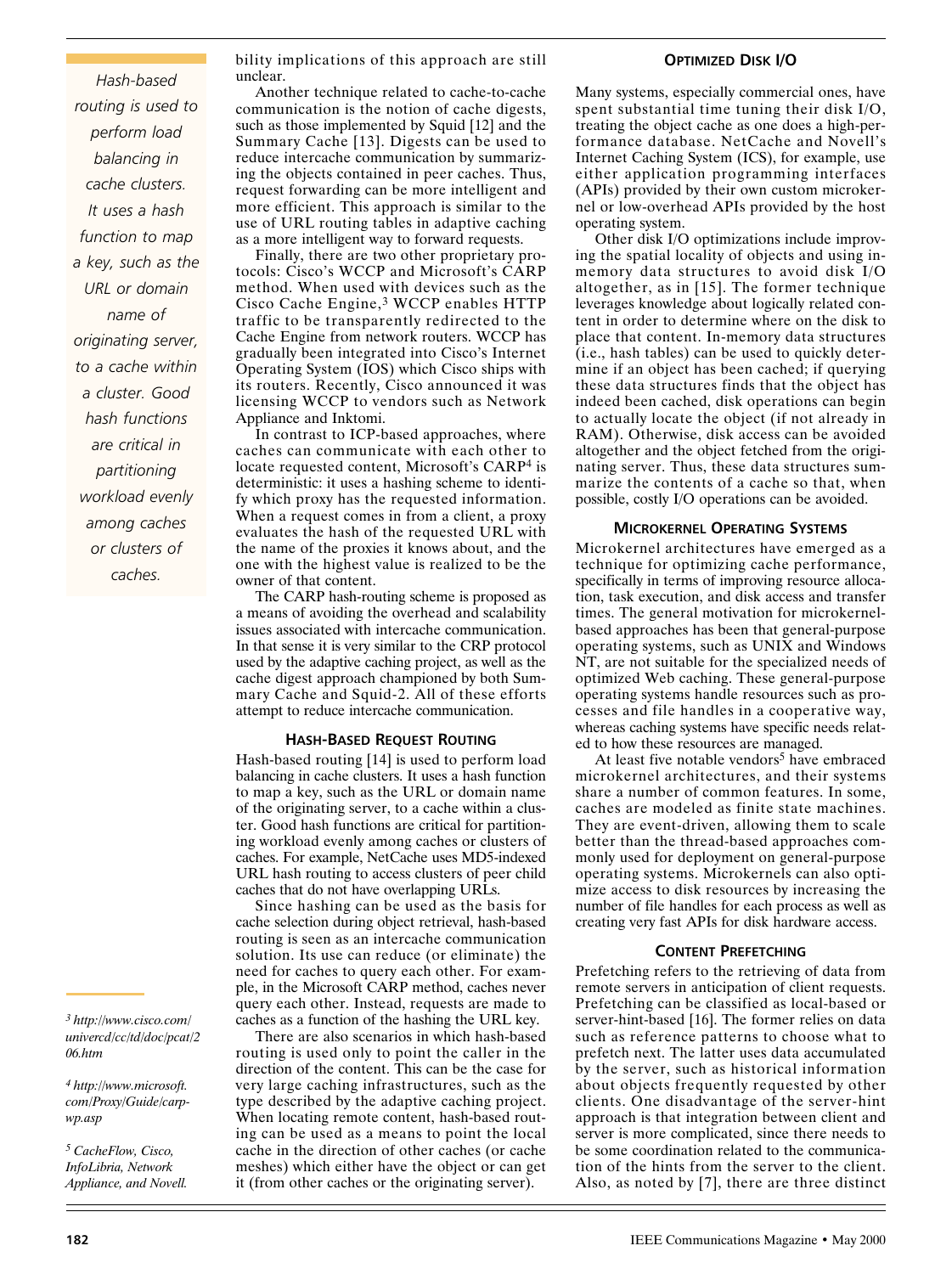prefetching scenarios: prefetching between clients and servers, between clients and proxies, and between proxies and servers. Several studies [3, 7, 16] have attempted to quantify the benefits of prefetching in these various scenarios.

Kroeger *et al.* [16] looked at prefetching between proxies and servers. They found that without prefetching, proxy caching with an unlimited cache size resulted in a 26 percent reduction in latency. With a basic prefetching strategy in place, the reduction in latency could be improved to 41 percent, and with a more sophisticated prefetching strategy (server hints), that number could be further improved to 57 percent. As might be expected, a good prefetching algorithm and higher prefetch lead times play an important role in optimizing the profits associated with this technique.

Padmanabhan and Mogul [3] examined predictive prefetching between clients and servers, distinguishing between file access times and network latencies. In their experiment, they considered a case where a prefetching unit would be on the client side, communicating with a Web server that was integrated with a predictive engine. They also explored two models of prefetching: individual prefetching requests and pipelined requests. The found that a predictive prefetching approach could indeed shift the distribution of object access times such that Web cache hits were more frequent. However, they also correlated the gain in object access time with the trade-off in increased network bandwidth required. For example, the more easily prefetching was induced, the lower the average access time (especially in the pipelined requests case), but the greater the network bandwidth demand.

A study by Cao *et al.* [7] explored scenarios in which proxy caches pushed content out to clients connected through low-bandwidth links (i.e., modem users). Thus, this explored the issues of prefetching between clients and proxies. The study showed that the average latencies encountered by these types of clients could be reduced by over 23 percent. Their design was based on a proxy that predicted which documents a user might access in the near future and then pushed those documents out to the user's local cache during periods of idle network activity. This study acknowledged that their results were based on simulations constructed from actual modem trace logs, where the average bandwidth between clients and proxies was 21 kb/s.

#### **CACHE CONSISTENCY METHODS**

Cache consistency is concerned with ensuring that the cached object does not reflect stale or defunct data. For purposes of our discussion, stale or defunct data refers to locally cached objects which are either:

- No longer equivalent to the object on the originating server (a phenomenon discovered through comparison of object checksums)
- Obsolete

As identified by Dingle and Partl [17], there are four well-known cache consistency maintenance techniques to deal with detecting such instances: client polling, invalidation callbacks, time to live, and if-modified-since.

With client polling, caches timestamp each cached object and periodically compare the cached object timestamp with that of the original object (at the originating server). Out-of-date objects are discarded and newer versions fetched when necessary. This approach is very similar to the timestamp-based file system cache consistency approach used by the Sun Network File System (NFS).

Instead of having clients periodically check for inconsistency, invalidation callbacks rely on the originating server to identify stale objects. The server must then keep track of the proxies that are caching its objects and contact these proxies when objects change. On one hand, callbacks improve cache consistency as well as save network bandwidth by not requiring clients to periodically poll servers. On the other hand, there are clear scalability issues and privacy/security concerns regarding this approach, since servers need to track caches for each cached object.

Similar to the limited life of packets in transit on communication networks, cached objects can also have a time to live (TTL). When expired, these objects are dumped and new copies fetched. The TTL approach does not guarantee that an object which never changes will not be continually refetched, but it does significantly limit repeated retrieval. Adaptive TTL is a technique whereby the TTL of an object is updated within the cache when a cache hit occurs.

If-modified-since is a recent demand-driven variation on TTL-based consistency (Squid migrated to this approach). In this scenario caches only invalidate objects when they are requested and their expiration date has been reached.

Despite the concerns listed above, [18] reported that invalidation and adaptive TTL are comparable in terms of network traffic, client response times, and server CPU workload. These methods were found to be preferable over the other two approaches, given situations where consistency is important. Furthermore, it was also found that choosing to support strong consistency over weak consistency does not necessarily result in increased network bandwidth.

# **CONCLUSIONS**

Web caching is an important technology which can improve content availability, reduce network latencies, and address increasing bandwidth demands. In this article we present several caching architectures, deployment options, and specific design techniques. We have shown that while there are different approaches to designing and deploying caches, some issues (e.g., intercache communication) remain common among them.

There remain a number of open issues in Web caching. Among the technical issues are content security, the practicality of handling dynamic and real-time data, and dealing with complex functional objects (e.g., Java programs). The next few years will likely be exciting as both researchers and vendors address these challenges.

#### **ACKNOWLEDGMENTS**

We are grateful to Gary Tomlinson for making his ICS report quickly available to us, and to Peter Danzig for his helpful discussions.

*On one hand, callbacks improve cache consistency as well as save network bandwidth by not requiring clients to periodically poll servers. On the other hand, there are clear scalability issues and privacy/security concerns regarding this approach, since servers need to track caches for each cached object.*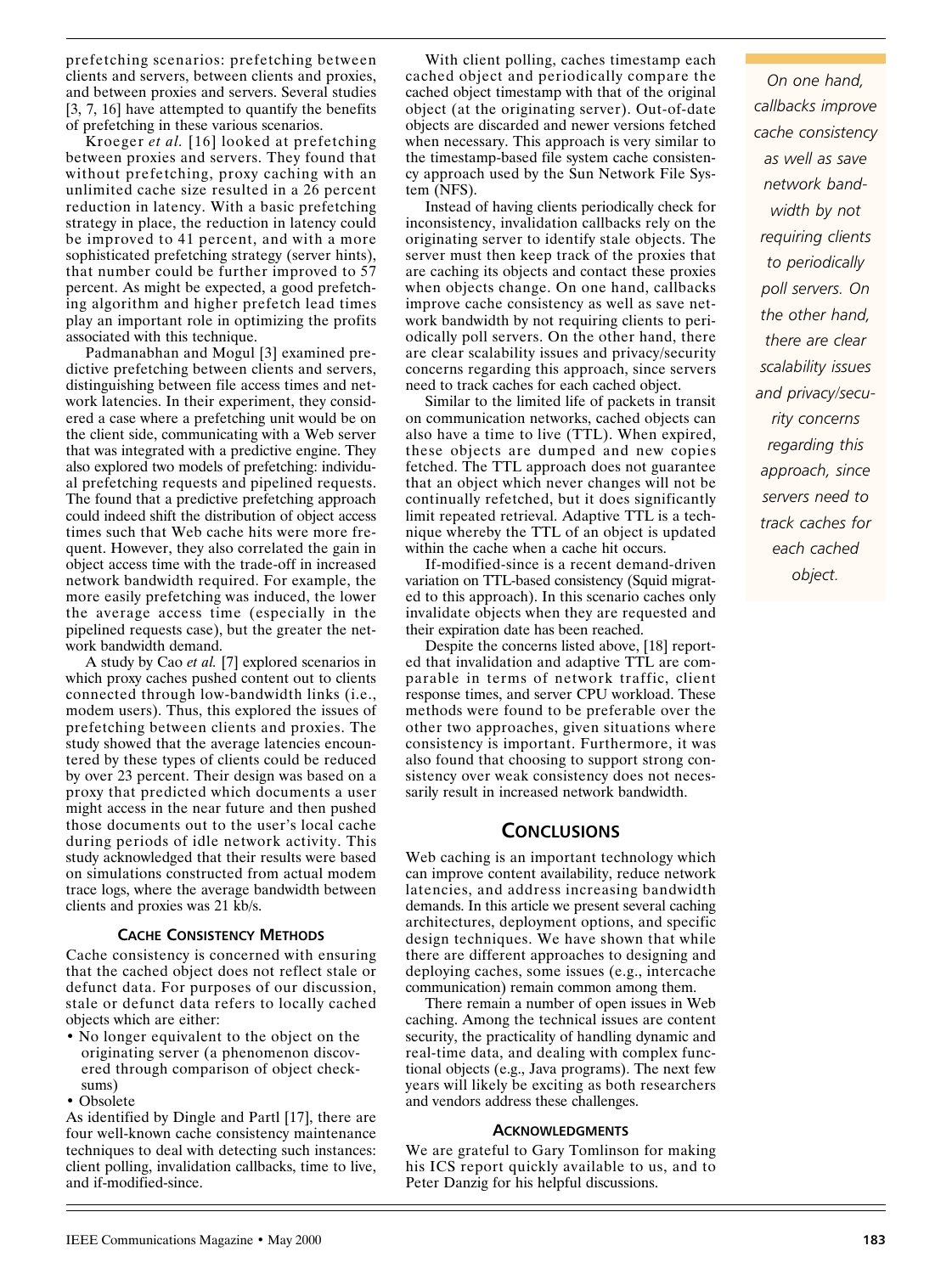#### **REFERENCES**

- [1] R. Cáceres *et al.*, "Characteristics of Wide-Area TCP/IP Conversations," *Proc. SIGCOMM*, 1991.
- [2] K. Thompson, G. Miller, and R. Wilder, "Wide-Area Internet Traffic Patterns and Characteristics," *Proc. 3rd Int'l. Conf. Web Caching*, 1998.
- [3] V. Padmanabhan and J. C. Mogul, "Improving http Latency," *2nd World Wide Web Conf.*, 1994.
- [4] S. Michel *et al.*, "Adaptive Web Caching: Towards A New Global Caching Architecture," *Comp. Networks & ISDN Syst.*, 1998.
- [5] J. Gwertzman and M. Seltzer, "The Case for Geographical Push Caching," *5th Annual Wksp. Hot Op. Sys.*, 1995.
- [6] R. Tewari *et al.*, "Beyond Hierarchies: Design Considerations for Distributed Caching on the Internet," Tech rep. TR98-04, Univ. of Texas at Austin, 1998.
- [7] P. Cao, J. Zhang, and Kevin Beach, "Active Cache: Caching Dynamic Contents on the Web," *Proc. IFIP Int'l. Conf. Dist. Sys. Platforms and Open Dist. Processing*, 1998.
- [8] R. Cáceres *et al.*, "Web Proxy Caching: The Devil Is in the Details," *Proc. Wksp. Internet Server Perf.*, 1998.
- [9] A. Chankhunthod *et al.*, "A Hierarchical Internet Object Cache," *Proc. USENIX Tech. Conf.*, 1996.
- [10] I. Melve, "Inter-Cache Communication Protocols," IETF WREC Working Group Draft, 1999.
- [11] M. Baentsch *et al.*, "World Wide Web Caching: The Application Level View of the Internet," *IEEE Commun. Mag.*, vol. 35 June 1997.
- [12] K. Claffy and D. Wessels, "ICP and the Squid Web
- Cache," 1997. [13] L. Fan *et al.*, "Summary Cache: A Scalable Wide-Area Web Cache Sharing Protocol," Comp. Sci. Dept., Univ. of Wisconsin-Madison, 1998.
- [14] K. Ross, "Hash Routing for Collections of Shared Web Caches," *IEEE Network*, Nov./Dec. 1997.
- [15] G. Tomlinson, D. Major, and R. Lee, "High-Capacity Internet Middleware: Internet Caching System Architectural Overview," *2nd Wksp. Internet Server Perf.*, 1999.
- [16] T. M. Kroeger, D. E. Long, and J. C. Mogul, "Exploring the Bounds of Web Latency Reduction from Caching and Prefetching," *Proc. Symp. Internet Tech. and Sys.*, 1997.
- [17] A. Dingle and T. Partl, "Web Cache Coherence," *5th Int'l. World Wide Web Conf.*, 1996.
- [18] P. Cao and C. Liu, "Maintaining Strong Cache Consis-tency in the World Wide Web," *Proc. 3rd Int'l. Conf. Web Caching*, 1998.
- [19] J. Almeida and P. Cao, "Measuring Proxy Performance with the Wisconsin Proxy Benchmark," Tech. rep. 1373, Comp. Sci. Dept., Univ. of Wisconsin-Madison, 1998.
- [20] L. Breslau *et al.*, "The Implications of Zipfs Law for Web Caching," *3rd Int'l. Conf. Web Caching*, 1998.

#### **BIOGRAPHIES**

KATIA OBRACZKA [M] (katia@isi.edu) received B.S. and M.S. degrees in electrical and computer engineering from the Federal University of Rio de Janeiro, Brazil, and M.S. and Ph.D. degrees in computer science from the University of Southern California (USC), Los Angeles. She is currently a research scientist at USC's Information Sciences Institute and a research assistant professor at USC's Computer Science Department. Her research interests include computer networks, distributed systems, and Internet information systems. She is a member of the ACM.

GREG BARISH (barish@isi.edu) is a Ph.D. student at USC. His research interests include autonomous agents, distributed systems, and databases. Prior to graduate study, he received a B.S. degree from the University of California at Los Angeles, and was an engineer at both Oracle Corporation and Healtheon Corporation.

# **APPENDIX A: MEASURING PERFORMANCE**

Given all the existing caching solutions, how does one decide which is best? Ultimately, the effectiveness of a Web caching system will largely depend on the need and constraints of the deployer. A given architecture might inherently be more suitable (and thus perform better) for certain scenarios.

For example, corporations may have significant success with basic proxy serving, and may not view browser configuration as an issue (perhaps the company enforces use of a particular browser which supports auto-configuration). Other deployers, such as ISPs, may profit more from router- or switch-based transparent caching approaches, deployed at the edges of their networks. Finally, there are content providers who have no control over how their content is cached at the client side they merely want to deliver their content in a scalable manner. Thus, reverse proxying or push caching might be most suitable, given those constraints.

Regardless of deployment needs, there is still a demand to quantify the performance of various caching systems. Similar to the standard SPEC benchmarks used to measure the performance of multiprocessor architectures and the TPC family of benchmarks used with database systems, the cache developer and user community recently recognized the need for standard benchmarking tools to evaluate the performance of cache systems. Cache-specific performance metrics include amount of bandwidth saved, response time, hit rate, and various scalability metrics.

In this section, we briefly describe two well-known cache benchmarks: the Wisconsin Proxy Benchmark and Polygraph.

#### **THE WISCONSIN PROXY BENCHMARK**

The Wisconsin Proxy Benchmark (WPB) [19] was one of the first publicly available cache benchmarking tools. Its distinguishing features include support for studying the effects of adding disk arms and handling low-bandwidth (modembased) clients. One interesting finding through the use of WPB was that latency advantages due to caching were essentially erased when considering the overall profit to modembased clients.

While WPB addresses a number of important benchmarking requirements, such as initial support for temporal locality and some ability to generate load on Web server processes, it has some limitations. These include lack of support for modeling spatial locality, persistent HTTP 1.1 connections, DNS lookups, and realistic URLs. The WPB has been used to benchmark several proxy caches, including some of the research and commercial systems mentioned in [19].

#### **POLYGRAPH**

Polygraph<sup>6</sup> is a recently developed, publicly available cache benchmarking tool developed by NLANR. It can simulate Web clients and servers as well as generate workloads that model typical Web access patterns.

Polygraph has a client and a server component, each of which uses multiple threads to generate or process requests. This allows Polygraph to simulate concurrent requests from multiple clients to multiple servers. Polygraph can generate different types of workloads to simulate various models of content popularity. For example, Zipf-based [20] workloads (largely believed to model average Web access patterns) can be created.

More recently, Polygraph has been playing an increasing role in holding open benchmark Web Caching Bakeoffs as a way of inspiring the development community and encouraging competition toward good caching solutions. A summary of their study comparing a number of commercial and academic systems can be found online at http://bakeoff.ircache. net/N01/.

*<sup>6</sup> http://polygraph.ircache.net*